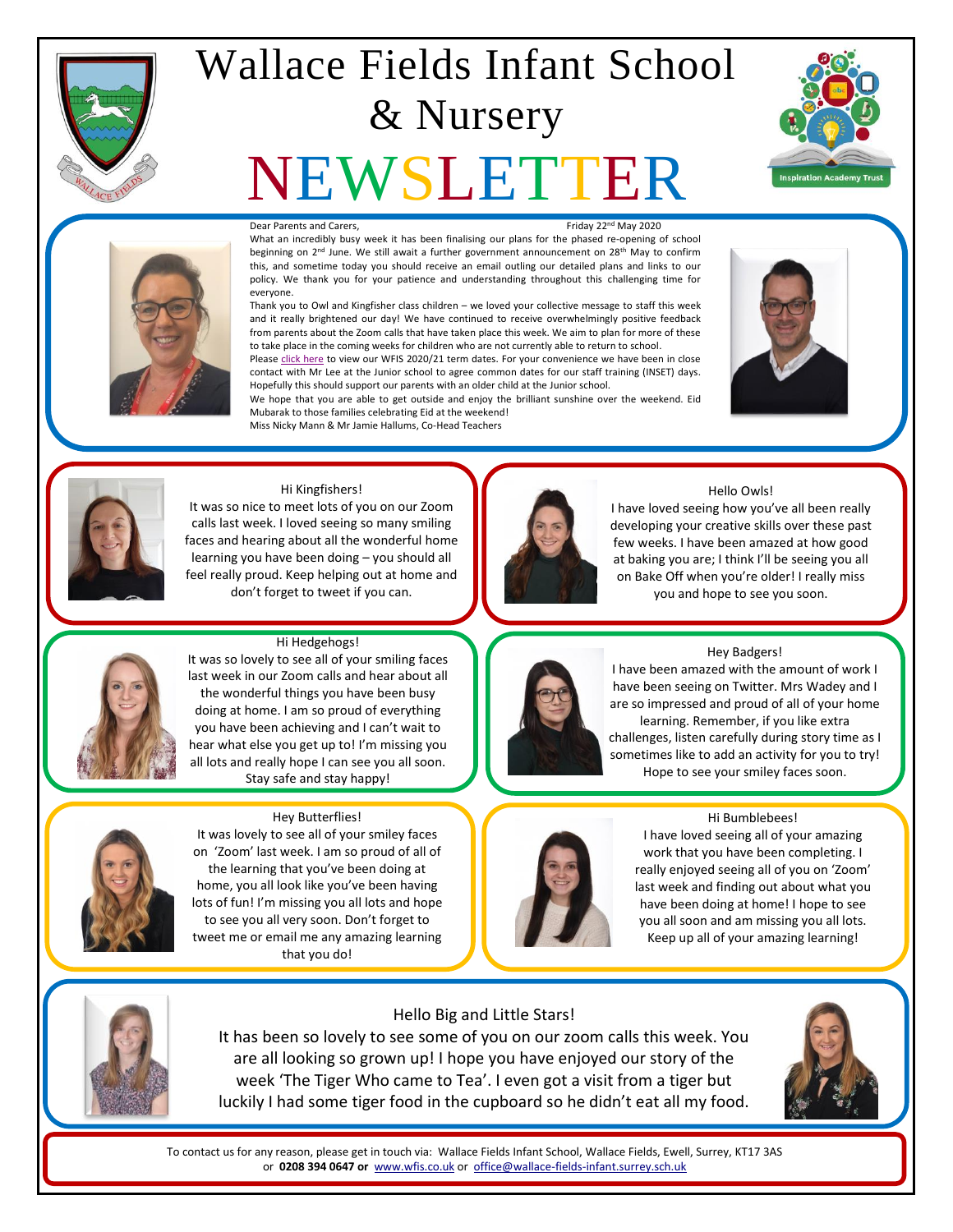## Golden Ticket

Well done to the children who won a golden ticket this week for their efforts and achievements (see below)! Keep up the great work everyone & we look forward to finding out who will be our golden ticket winners next week!

#### Owl Class

Well done Esther for your amazing instruction writing. I loved your illustrations and hope I can sample your delicious cispy cakes one day!



## Kingfisher Class

Well done to Ryan for all the amazing work he has been doing on Purple Mash including designing his very own car! Keep it up Ryan!



#### Badger Class





Well done to Freddie for all his amazing home learning. Particulary his amazing football player art work and super diary entries. He used a variety of time conjunctions and showed off his fabulous handwriting! Keep up all your hard work, Freddie!

#### Hedgehog Class



Well done to Rory for his fantastic artwork! Rory was so creative and used a variety of natural resources that he collected to create his piece of art. He also added some glitter to make his picture look even more interesting! Keep up the hard work, Rory.

### Bumblebee Class



Well done to Matej for trying so hard with all of his home learning! Matej is applying his phonics knowledge to his writing remembering to include capital letters, finger spaces and full stops. Keep up all of your amazing work, I am very proud of you!



A big well done to Sabrina for building an amazing hospital complete with cafe, special chairs for hospital visitors by the beds and even a pet area! Keep up the amazing work Sabrina!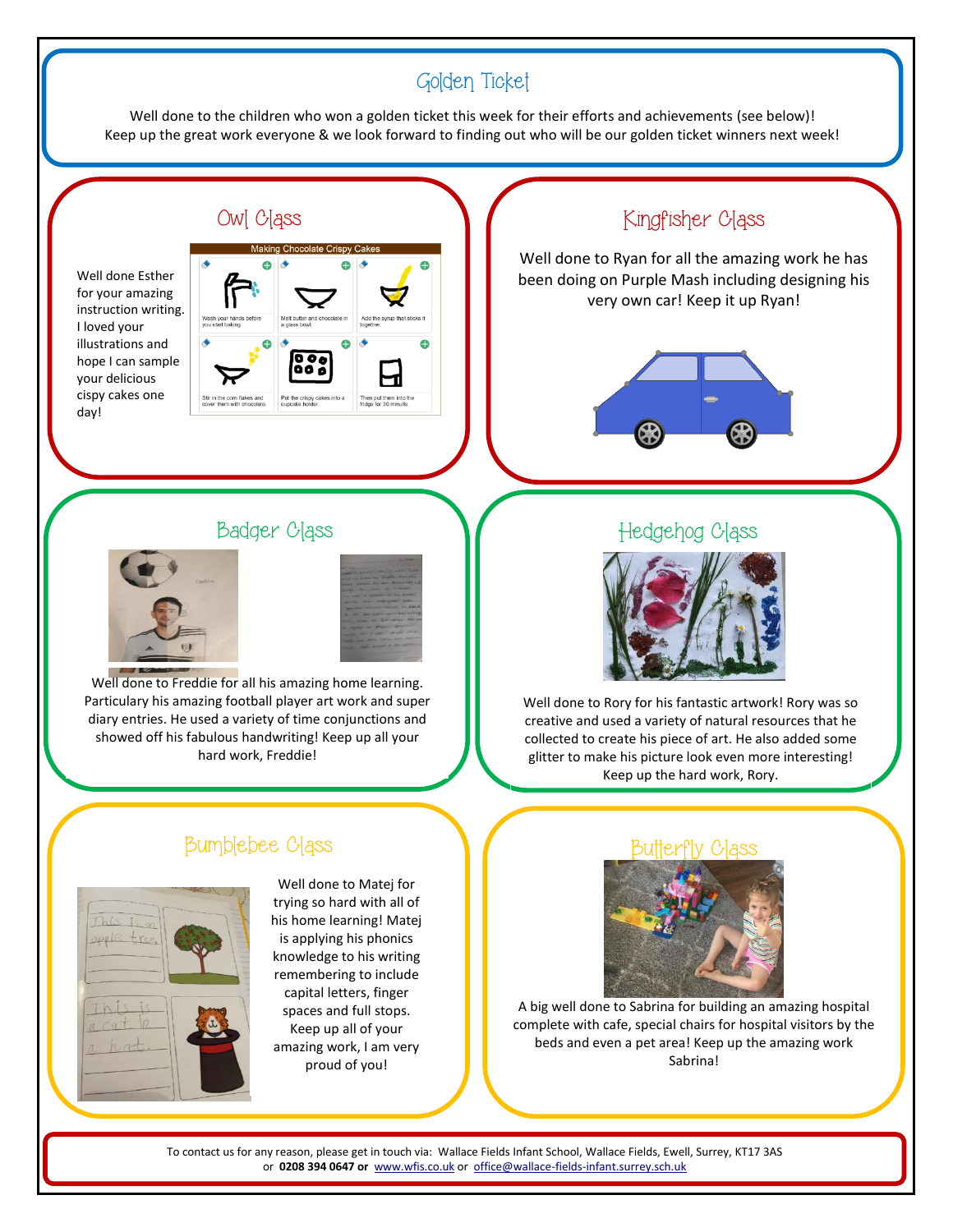## After School Clubs (Summer Term 2020)

We would like to take this opportunity to confirm that After School Clubs **will not** be taking place on school premises for the remainder of the Summer Term 2020

If your child is currently participating in a Virtual After School Club, as some of our external after school club providers are offering, this will continue in this format.

As soon as we have more clarity on our Autumn Term 2020 After School Clubs, we will of course share these details with you.

#### Parent Helpers / Volunteers in School

As you are probably aware – we are planning to reopen on 2nd June 2020 to some of our pupils. Whilst we will be operating in line with the Government guidance on safe social distancing practice in the workplace, we are unfortunately not in a position to welcome our parent helpers / volunteers back into school at this time.

As soon as we are in a position to do so we will of course be in contact with you. In the meantime, stay safe and keep healthy.

## Good Mental Health Week

This week is 'Good Mental Health Week' (18<sup>th</sup> -24<sup>th</sup> May 2020) and the focus is on the positive benefits of kindness on our feelings of self-worth and sense of belonging - so important at this uncertain and challenging time.

Kindness if not just about being kind to others but allowing you to be kind to yourself.

Why not go onto th[e ELSA Support Website](https://www.elsa-support.co.uk/?s=good+health) and have a go at the 5 day 'Kindness to Yourself' Challenge. Please see below!